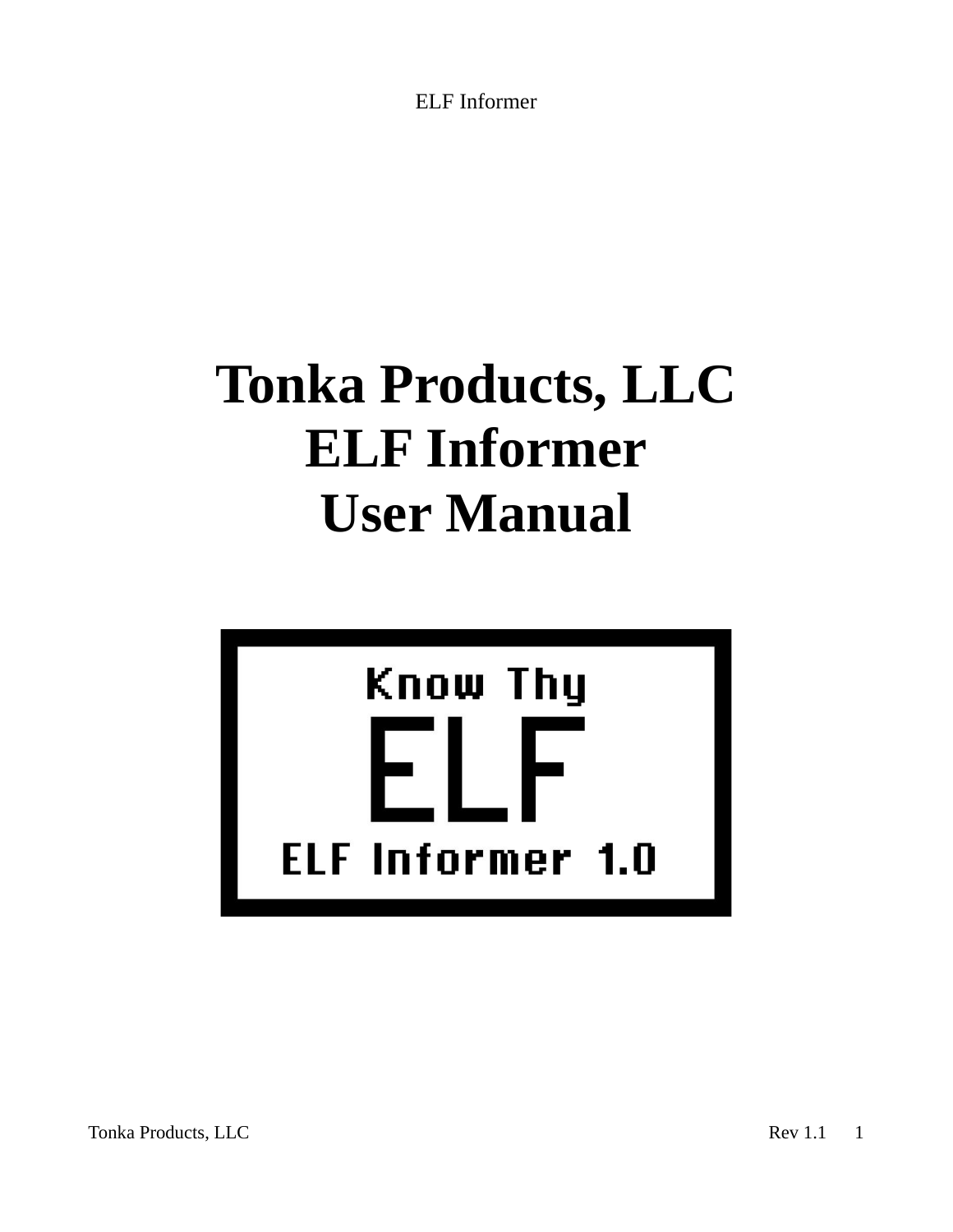The ELF Informer is an instrumentation gauge for the ELF bike from Organic Transit. This will allow you to monitor the battery, motor, solar panel and speed with an easy to use graphical user interface (GUI). In addition it will also automatically turn off the turn signals so you never have to worry about leaving them on again! The ELF Informer also adds a USB port so you can charge your portable devices.

#### **Feature List:**

- Easy to use Graphical User Interface (GUI)
- Bar-graph indicators for Battery Voltage, Motor power and Solar Panel output
- Speedometer
- Double Blink Turn Signals
- Turn Signal indicators on the display
- Audible Turn Signal indicator
- Automatically turns off the Turn Signal
- Four way Hazard lights
- Flashing Brake Lights
- Adjustable brightness for the Headlights Full power or Low power
- Odometer
- Trip Odometer
- Stopwatch
- Estimated Range before battery battery shuts down
- Adjustable units MPH / KPH, Watts,Amps,Volts
- Select-able Horn output Continuous, Single beep or Double Beep
- Back-lit display for night time viewing
- USB port for charging your external devices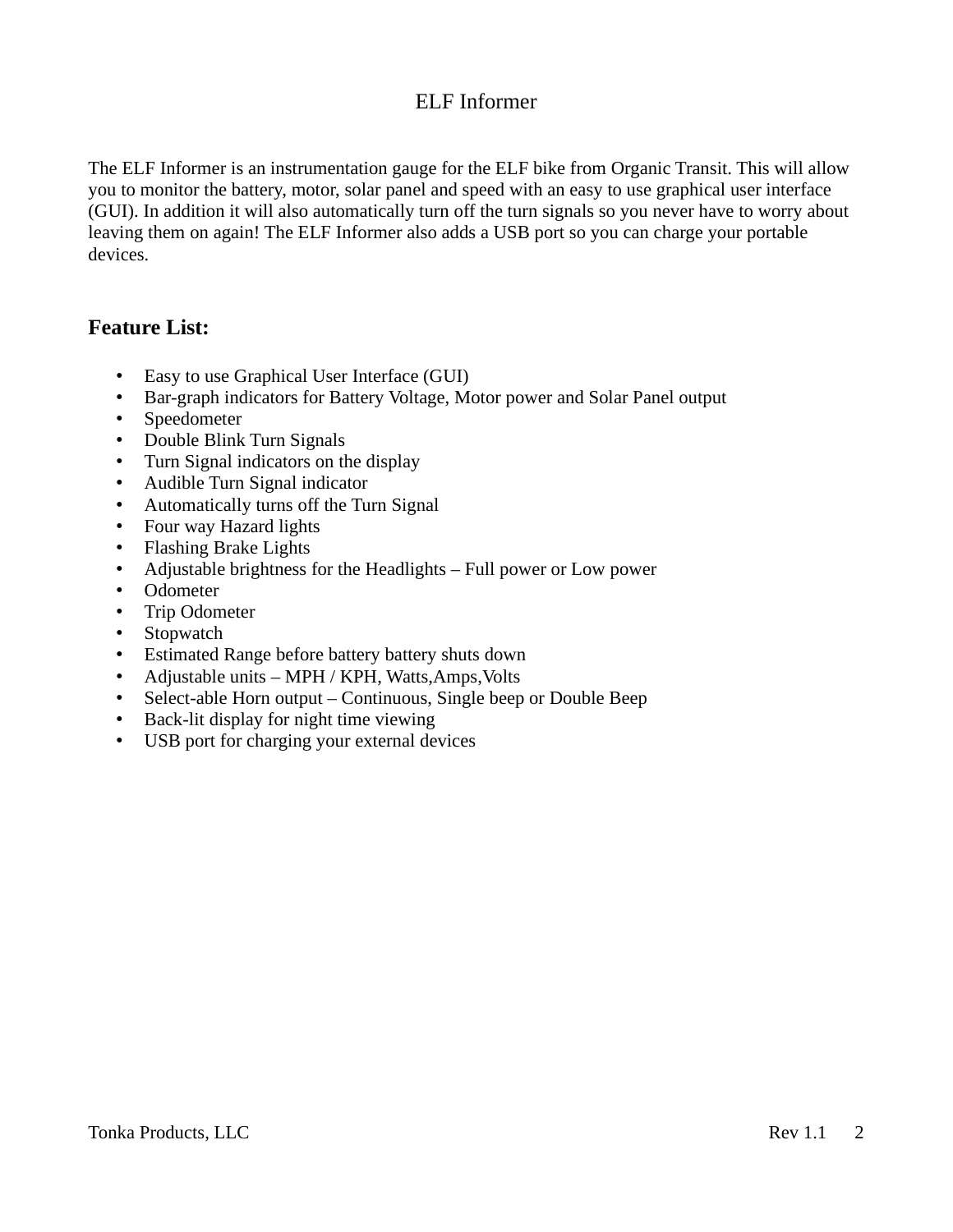### **Main Screen**

The operation of the ELF Informer is based on a Graphical User Interface. All menus and settings are accessed by the Touch Screen.



The Main screen is the default screen on power up. This will display the current status of the battery, motor, solar panel and speed. The units of measure can be changed in the UNITS screen in the CONFIG menu.

#### **Main Screen features:**

**Battery bar-graph** – Displays the battery voltage.

**Motor bar-graph** – Displays the wattage or current of the motor.

**Solar panel bar-graph** – Displays the wattage, current or voltage output of the solar panel. This does not measure the output of the solar converter / charger. The output of the solar converter / charger is the same as the Battery bar-graph.

**Speed indicator** – Displays the speed in either MPH or KPH.

- **Option Menu** This will select the Option menu to quickly access frequently changed items and the Config Menu.
- **Turn Signals** These will indicate if the turn signals are on or if the hazard lights are on.

**Tonka Products, LLC** Rev 1.1 3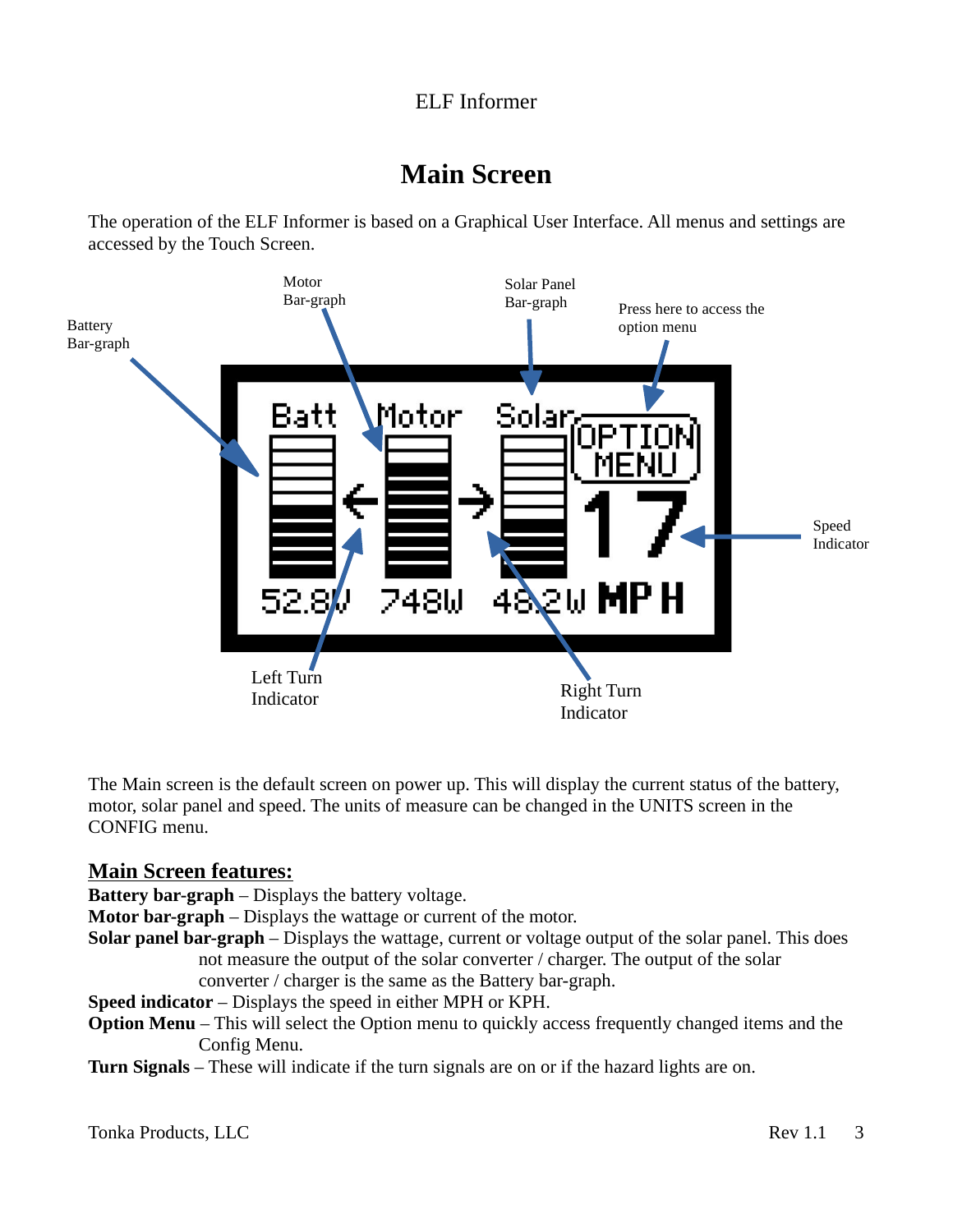# **Option Menu**



The Option screen is used to quickly access the commonly used features. The Option menu is also used to make changes to the operation of the ELF Informer through the Configuration screens.

#### **Option Screen features:**

**Time Odo** – Press this to go to the Time Odo screen.

**Range** – Press this to go to the estimated Range screen.

**Main Screen** – Press this to return to the Main screen.

**Hazard Lights** – Press this to toggle the Hazard lights on or off.

- **Head Lights –** Press this to toggle the Head Lights from full power or reduced power. Some flickering of the headlights is normal when in the low power mode. This is a function of the headlights and can vary depending on the style of headlights.
- **Config** Press this to select the Config menu to make changes to the operation of the ELF Informer.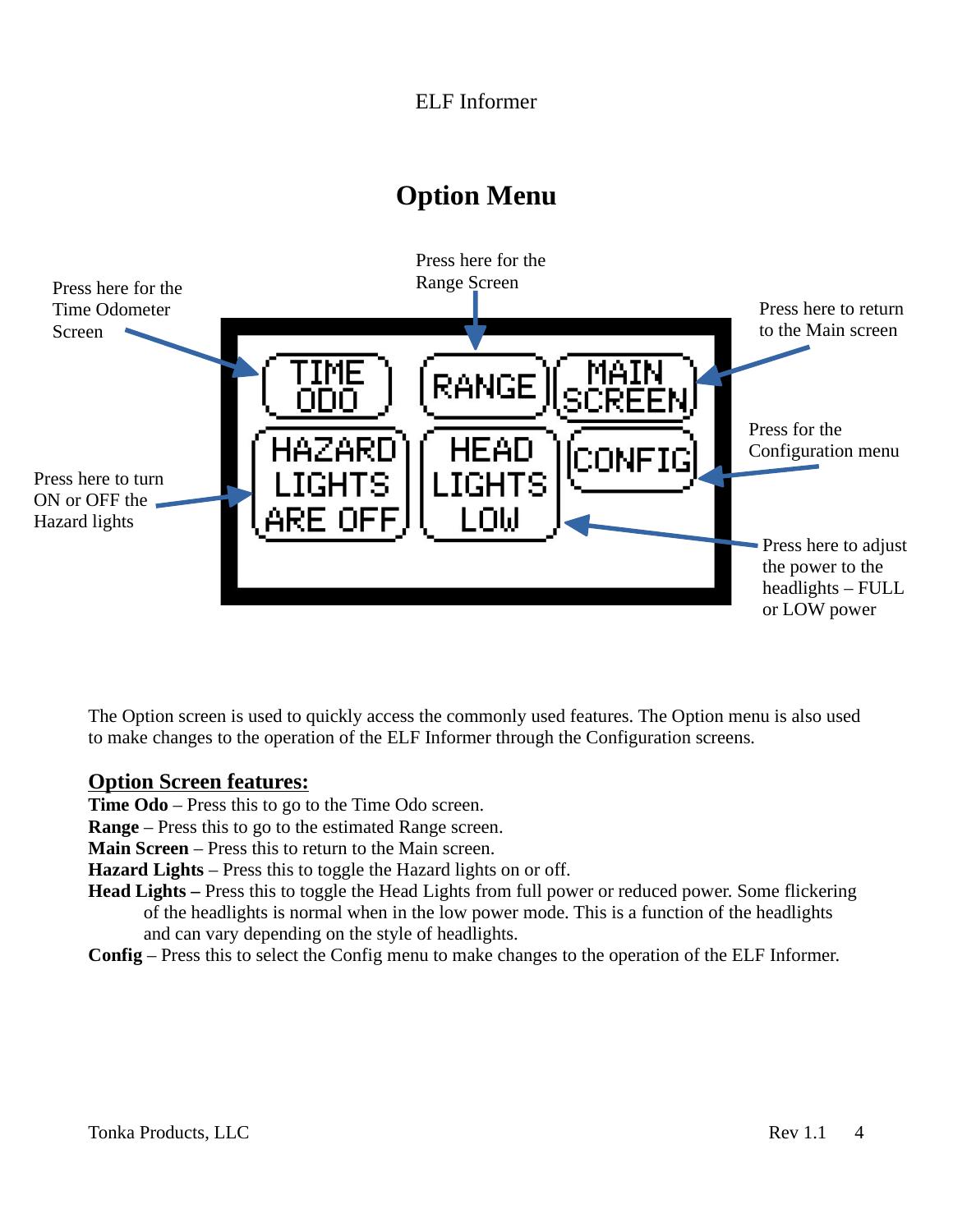### **Time Odometer Screen**



The Time Odometer screen displays the Stopwatch feature, Odometer and Reset-able Trip Odometer.

#### **Time Odometer Screen features:**

**Reset** – Press to reset the Stopwatch.

**Start / Stop** – This will start or stop the Stopwatch.

**Main Screen** – This will go to the Main screen.

**Option Menu** – This will select the Option menu to quickly access frequently changed items and the Config Menu.

**Reset Trip –** This will reset the Trip Odometer.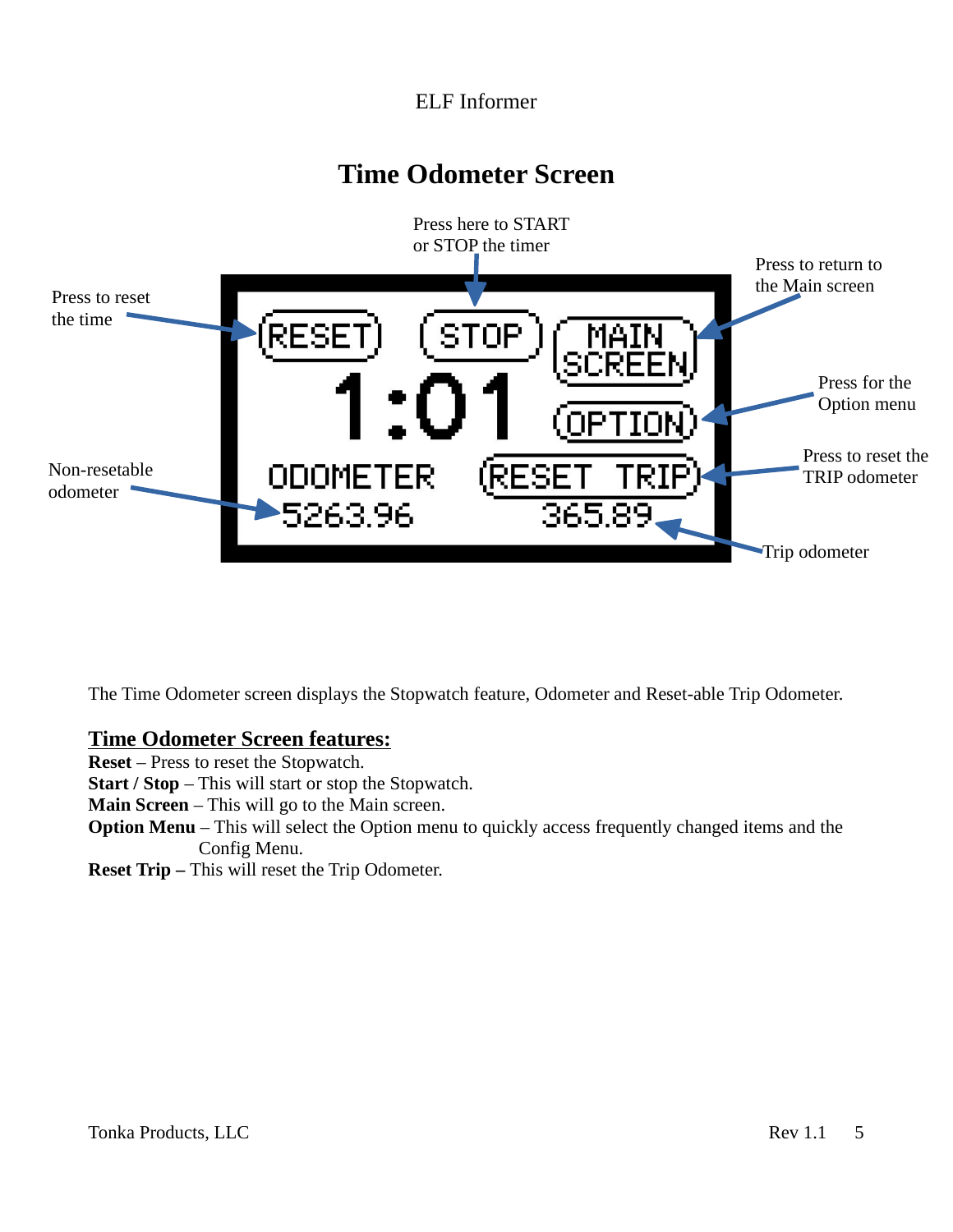# **Estimated Range Screen**



The Range screen will display the estimated range, speed and turn signals.

#### **Range Screen features:**

**Turn Signals** – These will indicate if the turn signals are on or if the hazard lights are on.

**Speed indicator** – This will display the speed in either MPH or KPH.

- **Estimated Range** This will display the estimated range. Actual range will vary depending on battery condition / age, temperature and riding style.
- **Option Menu** This will select the Option menu to quickly access frequently changed items and the Config Menu.
- **Config** This will select the Config menu to make changes to the operation of the ELF Informer.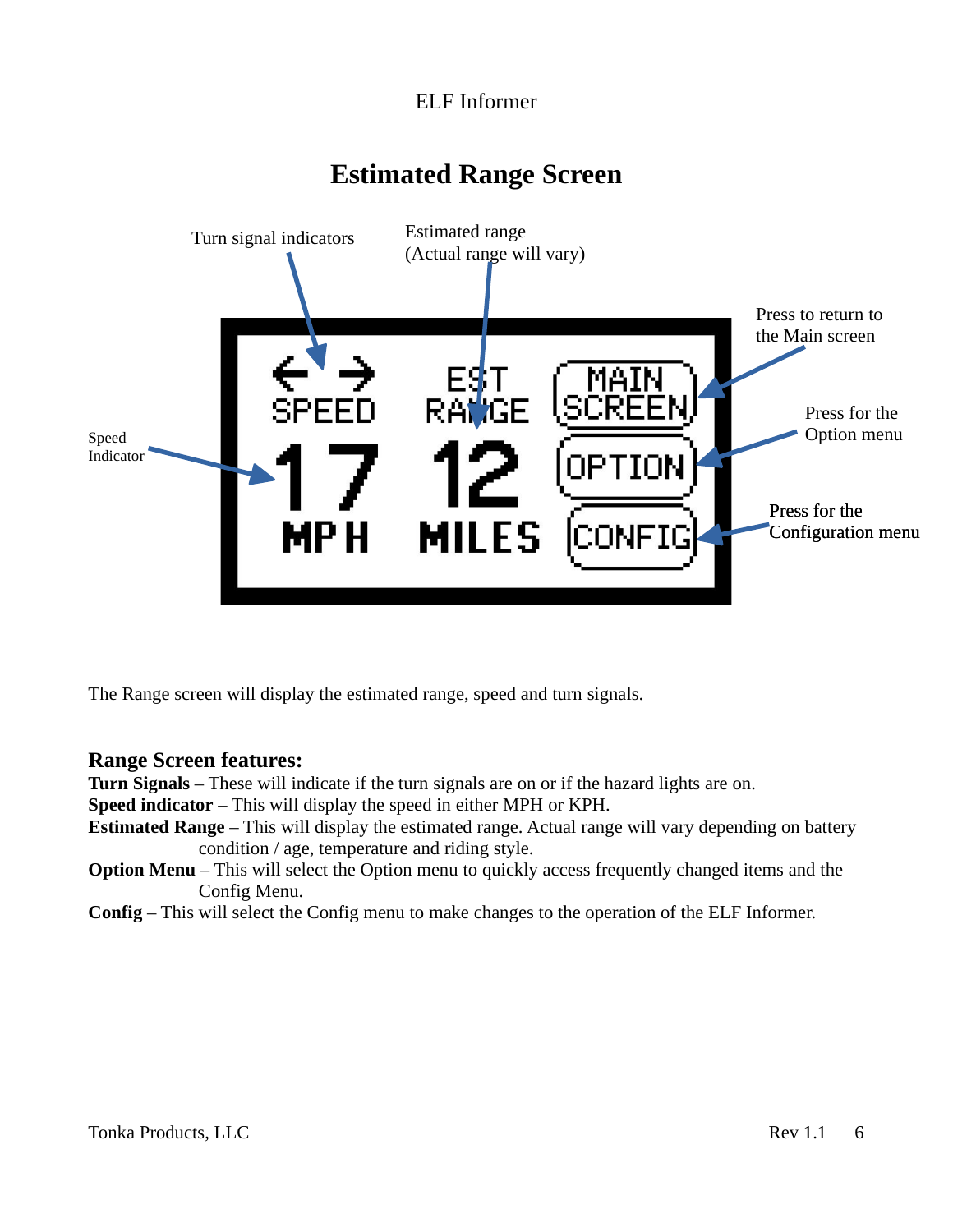### **Configuration Screen**



The Configuration screen is used to adjust the settings of the ELF Informer.

#### **Configuration Screen features:**

**Units Menu**– Select this to adjust the units of measurement.

**Eco Mode Menu** – This feature is not implemented at this time.

**Main Screen** – This will go to the Main screen.

**Speed Sensor Menu** – Select this to adjust the speed sensor settings.

**Turn Menu** – Select this to adjust the Turn signals

**Option Menu** – Select this to return to the Option menu to quickly access frequently changed items.

**Battery Menu** – Select this to adjust the battery settings.

**Horn Menu** – Select this to adjust the horn settings.

**Config 2 Menu** – This will select the second Configuration menu to make changes to the operation of the ELF Informer.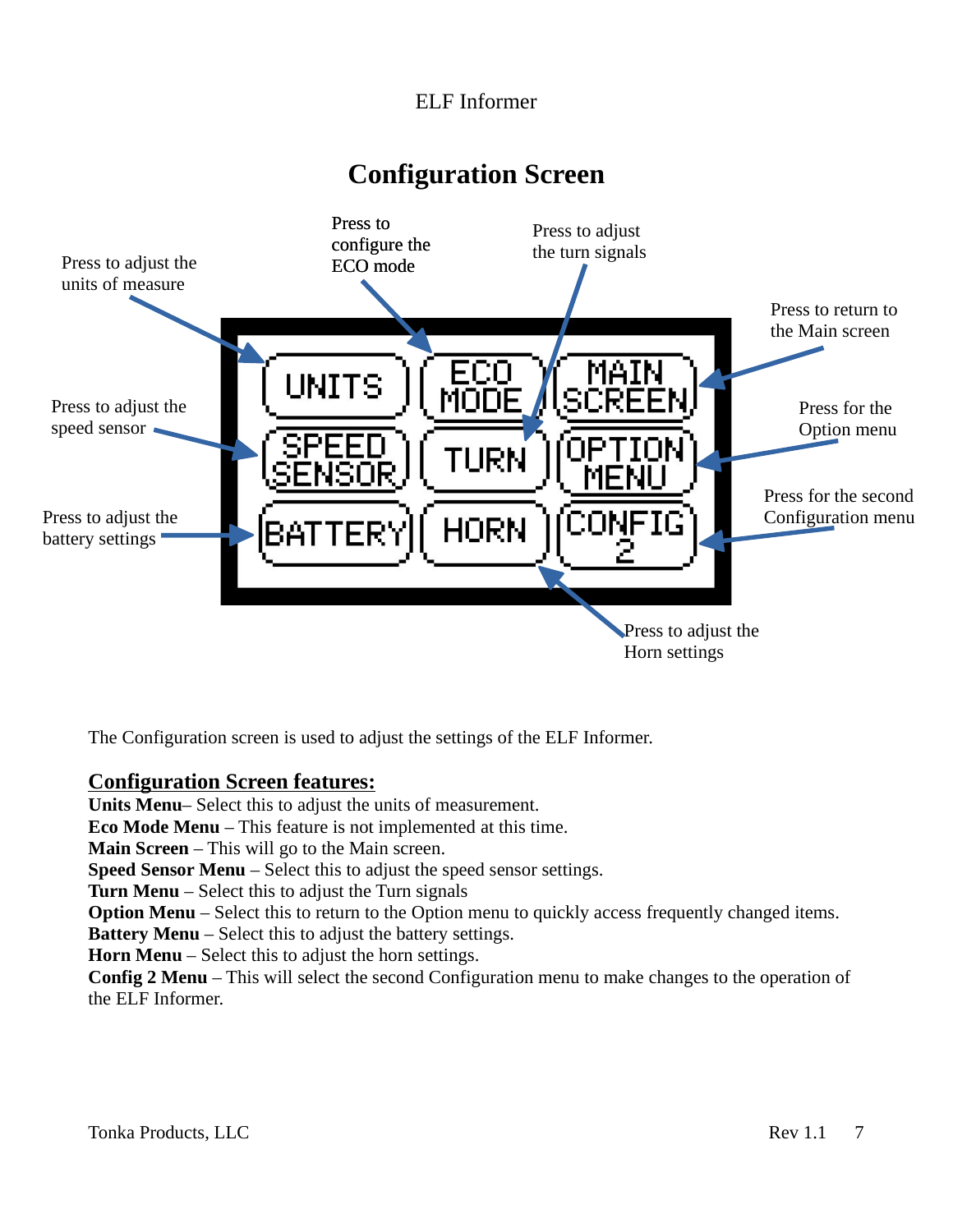### **Units Screen**



The Units screen is used to adjust the units of measure for the ELF Informer.

#### **Units Screen features:**

**Motor** – Press this to cycle between displaying Watts or Amps on the Main screen Motor bar-graph. **Solar** – Press this to cycle between displaying Watts, Amps or Voltage on the Main Solar bar-graph. **Speed** – Press this to cycle between displaying English (MPH, Miles) or Metric (KPH Kilometers). **Main Screen** – Press this to return to the Main screen.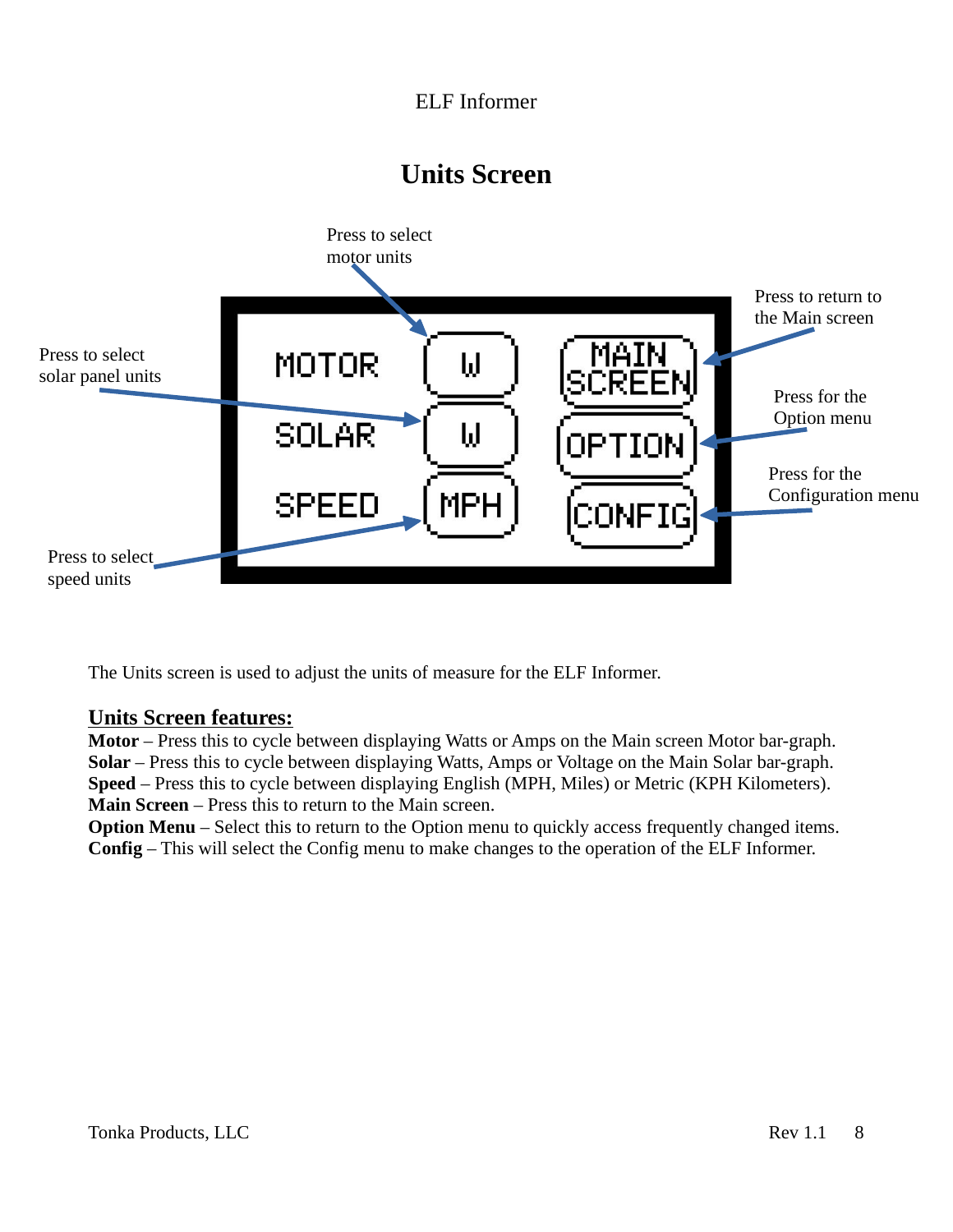### **Speed Sensor Screen**



The Speed Sensor screen is used to adjust the wheel diameter for the speed sensor. This is used to calculate the speed and odometer values. Measure the distance from the top of the front right tire to the bottom of the tire. Do not use the measurement that is printed on the tire.

#### **Speed Sensor Screen features:**

**Up Arrow** – Press this to increase the size of the tire.

**Down Arrow** – Press this to decrease the size of the tire.

**Main Screen** – Press this to return to the Main screen.

**Option Menu** – Select this to return to the Option menu to quickly access frequently changed items.

**Config** – This will select the Config menu to make changes to the operation of the ELF Informer.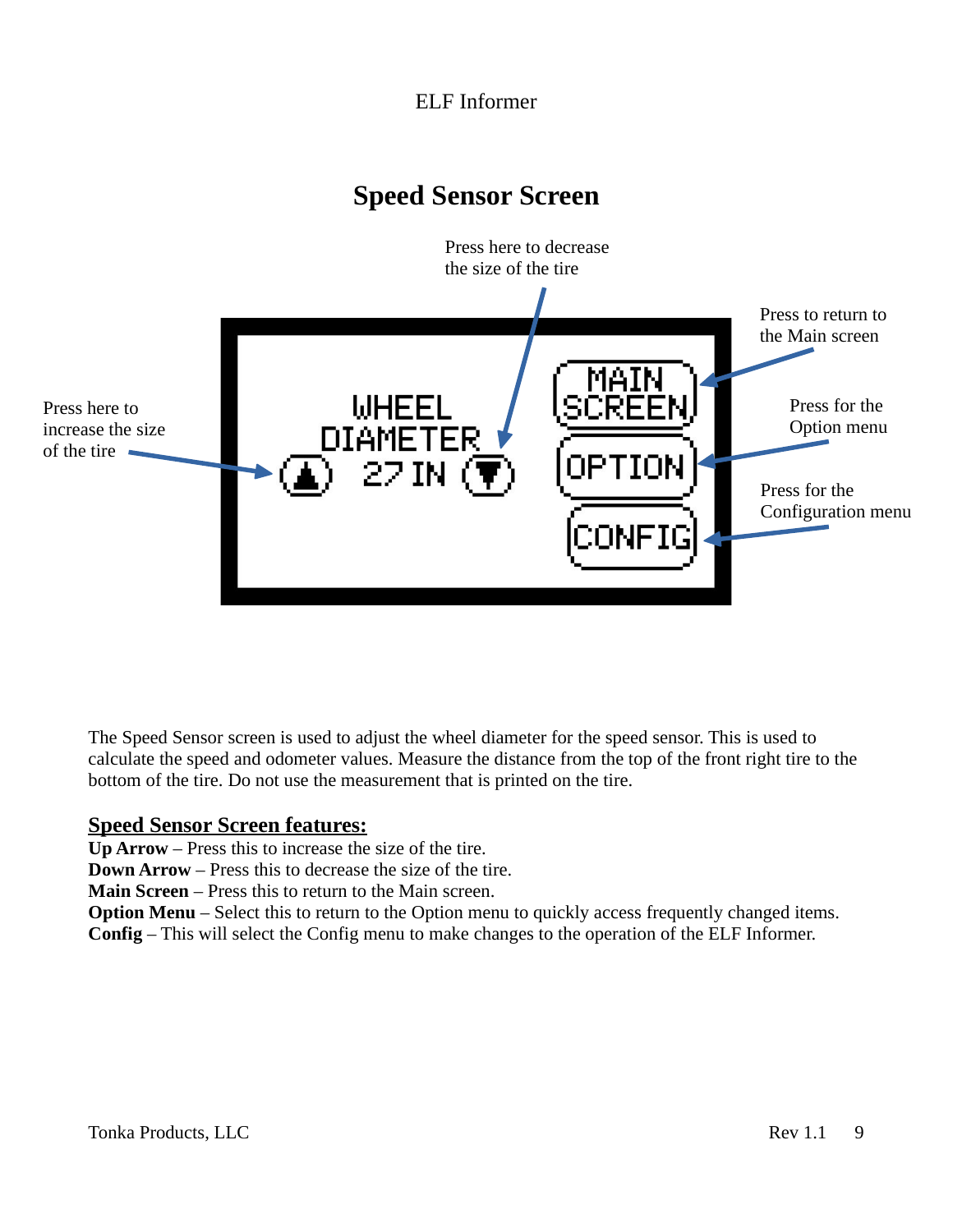**Battery Screen**



The Battery screen is used to adjust the settings for the features that require the battery size (Eco mode) and minimum battery level (Battery bar-graph scale, Eco mode, Low Voltage Safety mode).

#### **Speed Sensor Screen features:**

**Battery Size Up Arrow** – Press this to increase the size of the battery.

**Battery Size Down Arrow** – Press this to decrease the size of the battery.

- **Minimum Battery Voltage Up Arrow** Press this to increase the minimum operating voltage of the battery pack.
- **Minimum Battery Voltage Down Arrow** Press this to decrease the minimum operating voltage of the battery pack.

**Main Screen** – Press this to return to the Main screen.

**Option Menu** – Select this to return to the Option menu to quickly access frequently changed items. **Config** – This will select the Config menu to make changes to the operation of the ELF Informer.

The minimum battery voltage is the voltage when the battery pack will automatically shut itself down to prevent damage to the battery pack.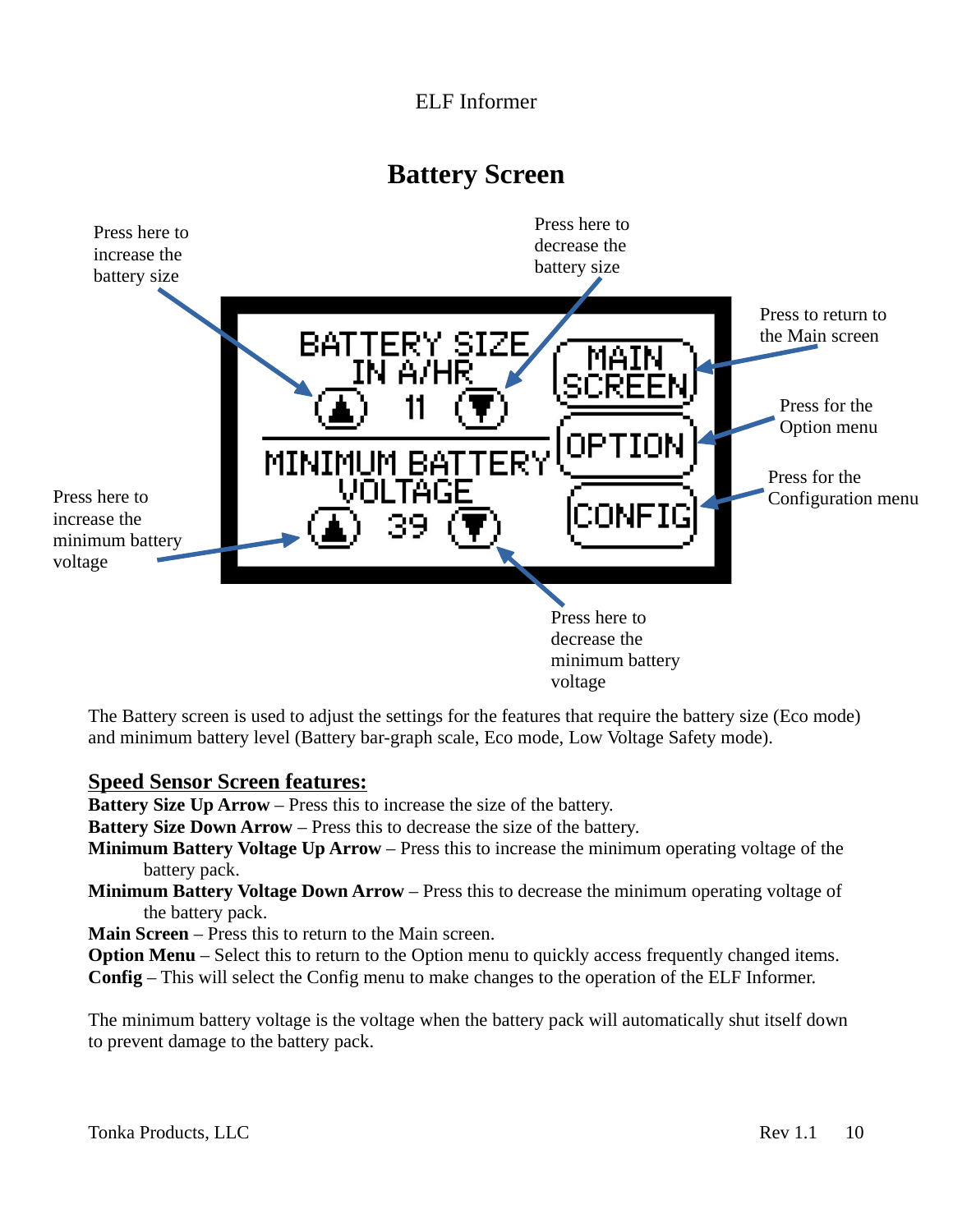# **ECO Screen**

![](_page_10_Figure_2.jpeg)

# **The ECO mode is not currently implemented.**

The Eco screen is used to turn on or off the Eco mode. Turning on the Eco mode will reduce the throttle when the battery voltage approaches the minimum battery voltage in order to prevent the battery from shutting down unexpectedly. Eco mode will also automatically control the power to the motor when the speed remains constant for 10 seconds and the throttle is not changed. This is the Power Saver feature. The Power Saver mode will automatically use the minimum amount of power required in order to maintain the set speed. Any change in the throttle position will automatically cancel the Power Saver mode.

#### **ECO Screen features:**

**ECO ON** – Press this turn on the ECO mode.

**ECO OFF** – Press this to turn off the ECO mode

**Main Screen** – Press this to return to the Main screen.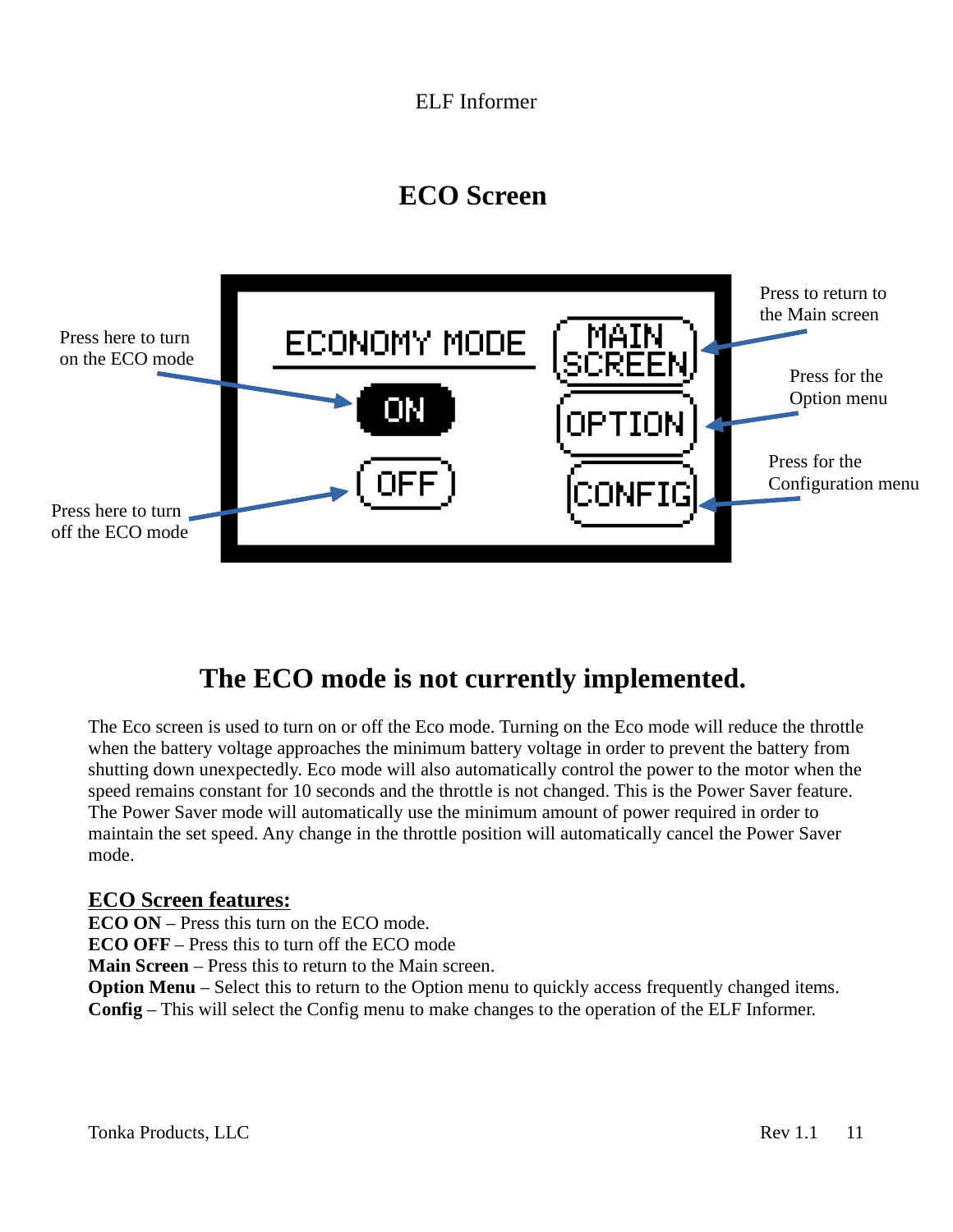![](_page_11_Figure_1.jpeg)

The Turn screen is used to adjust the amount of time before the turn signal will automatically shutoff when the brake is applied. This screen is also used to turn on or off the buzzer for the turn signals. The turn signal will automatically turn off when the handle bars turn sufficiently or 10 seconds after the front brakes have been released. The turn signals will also turn off if the brake is applied longer then the time set for the Auto Turn Signal Shutoff.

#### **Turn Screen features:**

**Up Arrow** – Press this to increase the auto turn signal shutoff.

**Down Arrow** – Press this to decrease the auto turn signal shutoff.

**Turn Signal Buzzer** – Press this to toggle the turn signal buzzer on or off.

**Main Screen** – Press this to return to the Main screen.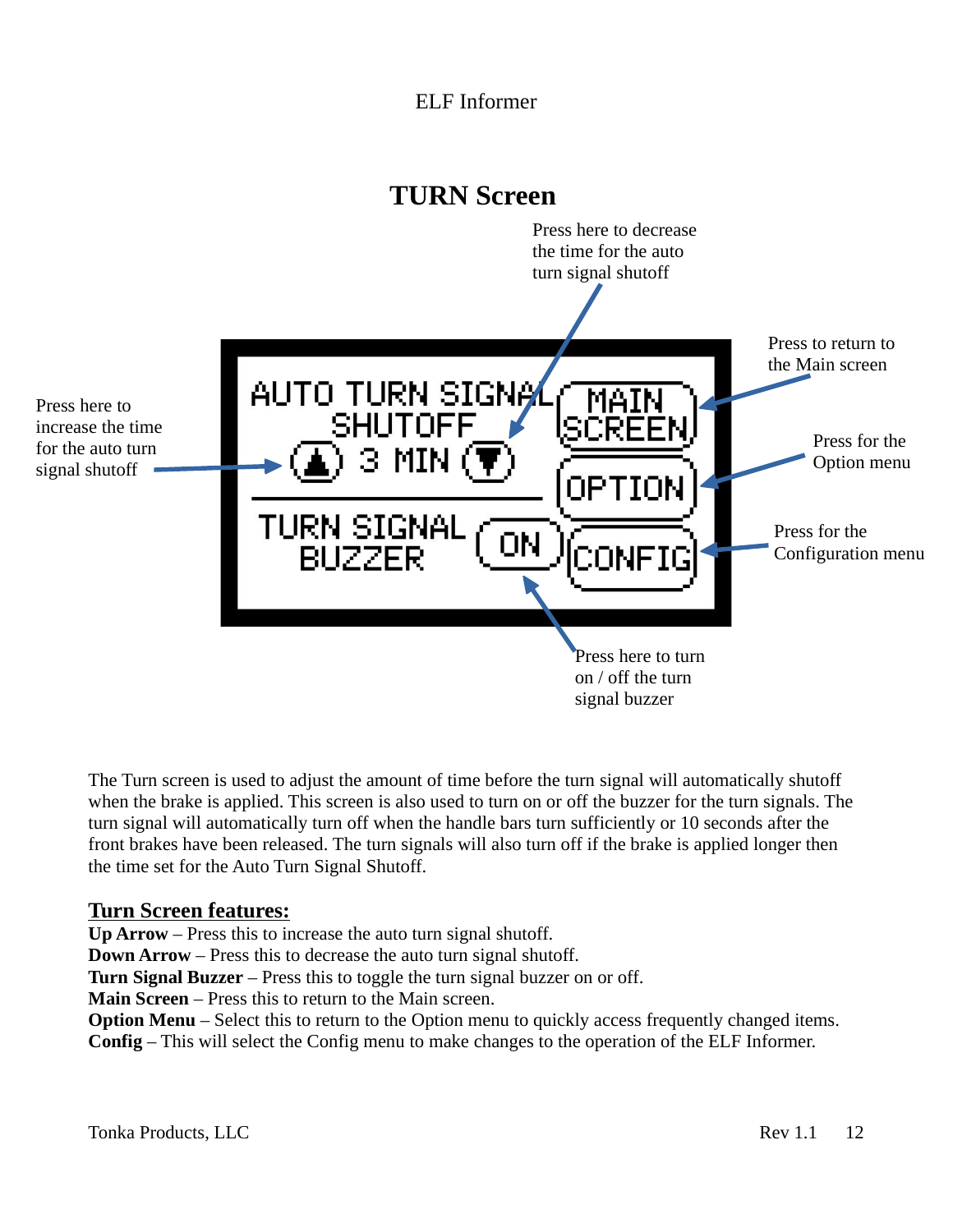# **HORN Screen**

![](_page_12_Figure_2.jpeg)

The Horn screen is used to adjust the functionality of the horn. The horn can be set to sound continuously when the horn button is pressed, a repeated single beep or a repeated double beep.

#### **Horn Screen features:**

**Continuous** – Press this to set the horn to sound continuously when the horn button is pressed. **Single Beep** – Press this to set the horn to sound a repeated single beep when the horn button is

- pressed.
- **Double Beep** Press this to set the horn to sound a repeated double beep when the horn button is pressed.

**Main Screen** – Press this to return to the Main screen.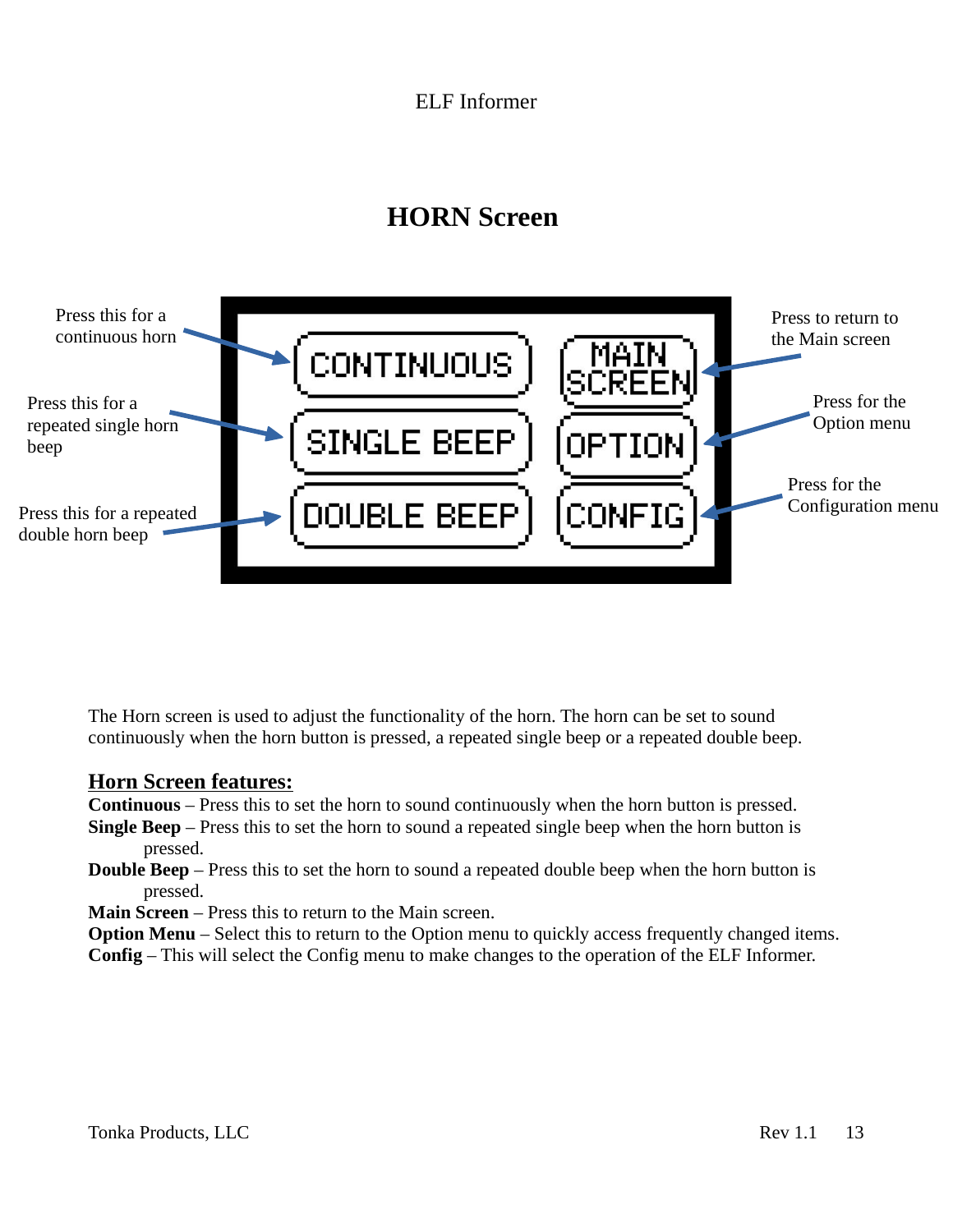### **CONFIG 2 Screen**

![](_page_13_Figure_2.jpeg)

The Config 2 screen is used to adjust the settings of the ELF Informer.

#### **Config 2 Screen features:**

**Brake Lights** – Press this to adjust the brake light features.

**Back Light** – Press this to adjust the display backlight.

**Main Screen** – Press this to return to the Main screen.

**Option Menu** – Select this to return to the Option menu to quickly access frequently changed items.

**Config** – This will select the Config menu to make changes to the operation of the ELF Informer.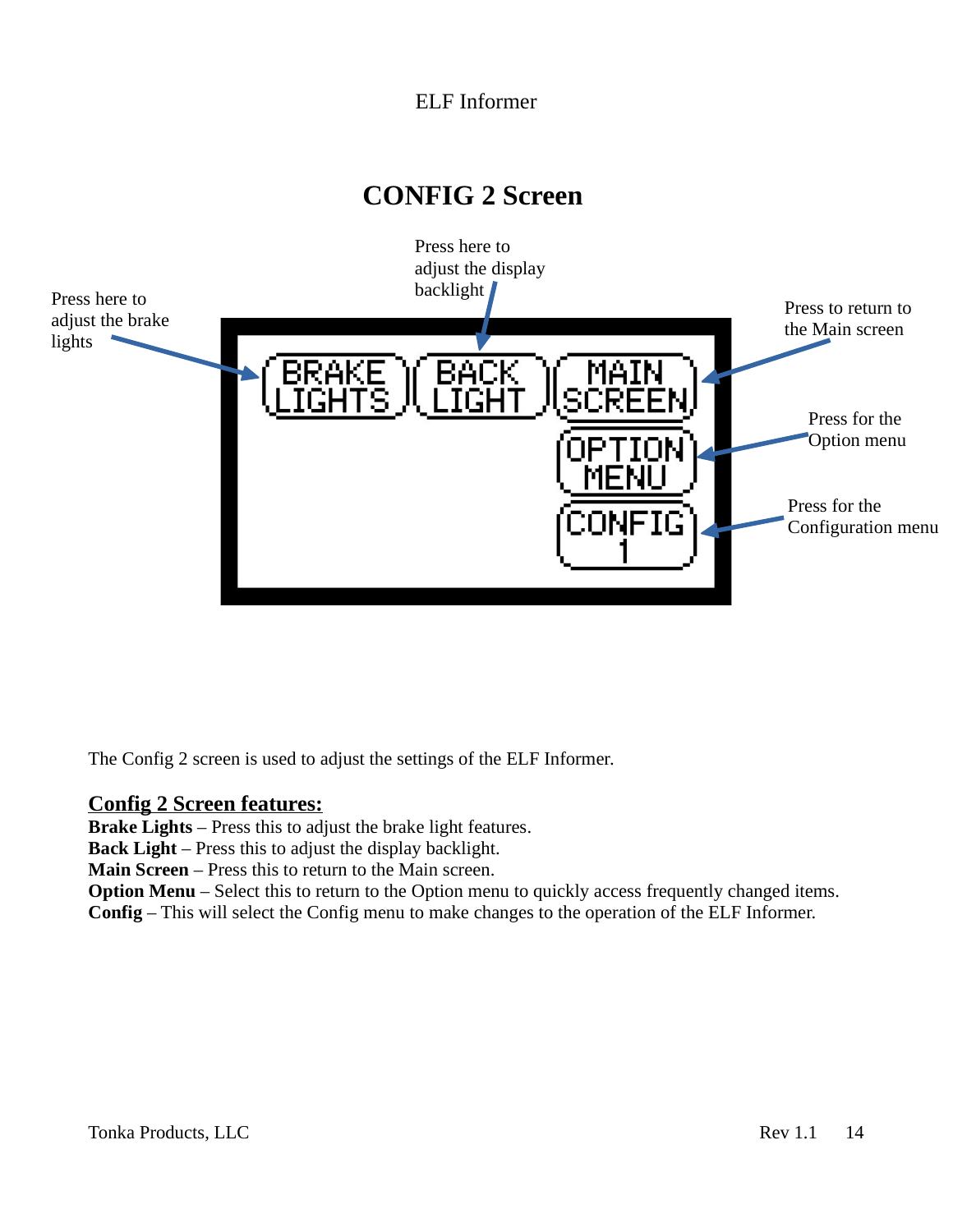# **BRAKE LIGHTS Screen**

![](_page_14_Picture_2.jpeg)

The Brake Lights screen is used to adjust the settings for the brake lights.

#### **Brake Lights Screen features:**

**Yes** – Press this to flash the brake lights when the front brakes are applied.

**No** – Press this if you don't want the brake lights to flash when the front brakes are applied.

**Main Screen** – Press this to return to the Main screen.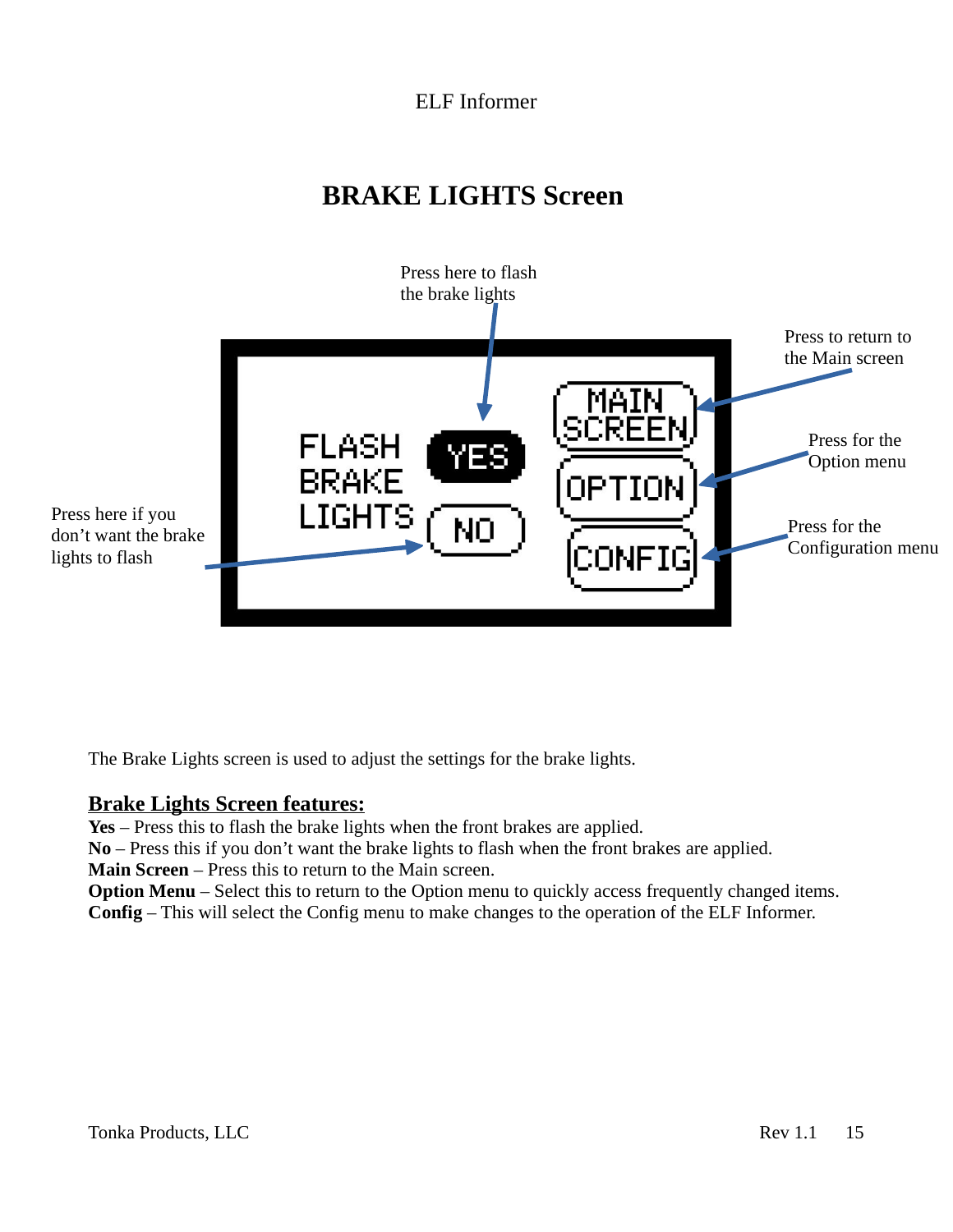# **BACK LIGHT Screen**

![](_page_15_Figure_2.jpeg)

The Back Light screen is used to adjust the brightness of the display back light.

#### **Brake Lights Screen features:**

**100%** – Press this for full brightness on the display back light.

**50%** – Press this for reduced brightness on the display back light.

**Main Screen** – Press this to return to the Main screen.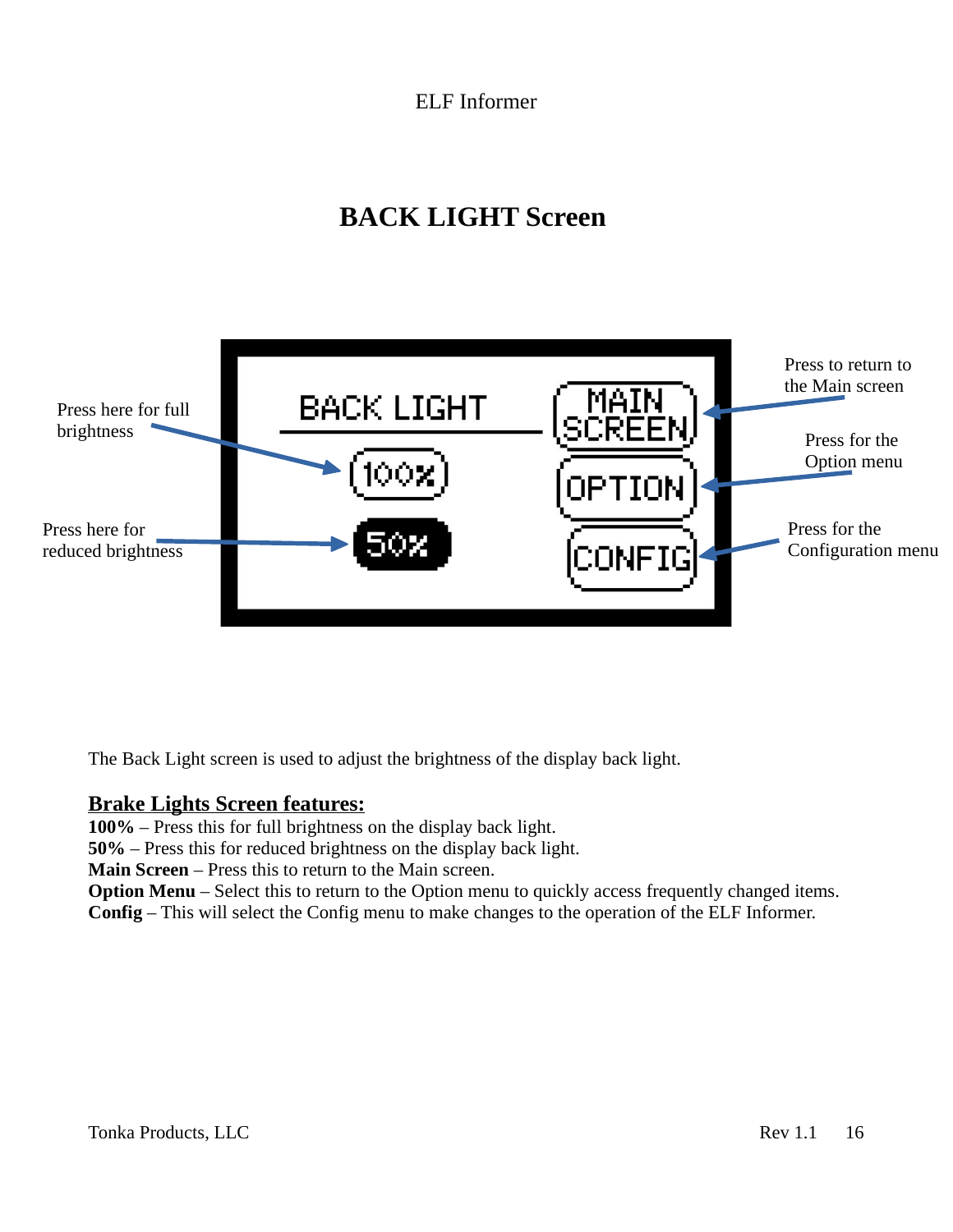**Programming Screen**

![](_page_16_Picture_2.jpeg)

The firmware for the ELF Informer can be updated by inserting a USB flash drive with the updated file into the USB connector. The ELF Informer must be off when the USB flash drive is inserted. Power on the ELF Informer and the above screen will appear. Do not remove the flash drive or turn off the ELF Informer while the message above is displayed.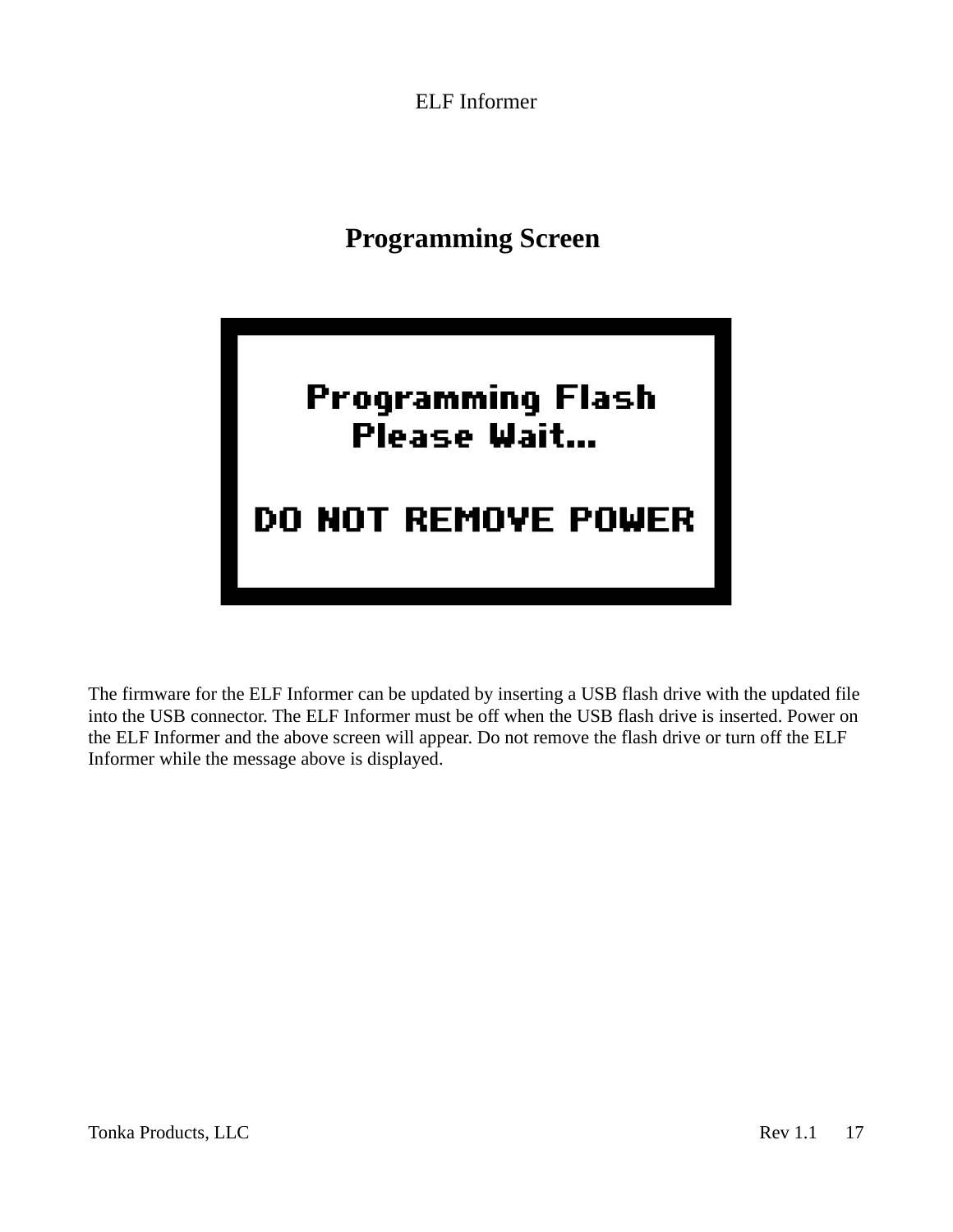# **Programming Complete Screen**

![](_page_17_Picture_2.jpeg)

# POWER DOWN THEN REMOVE USB FLASH DRIVE

Once the programming has been completed the above screen will appear. The ELF Informer can now be powered down. After the power has been removed the flash drive can be removed.